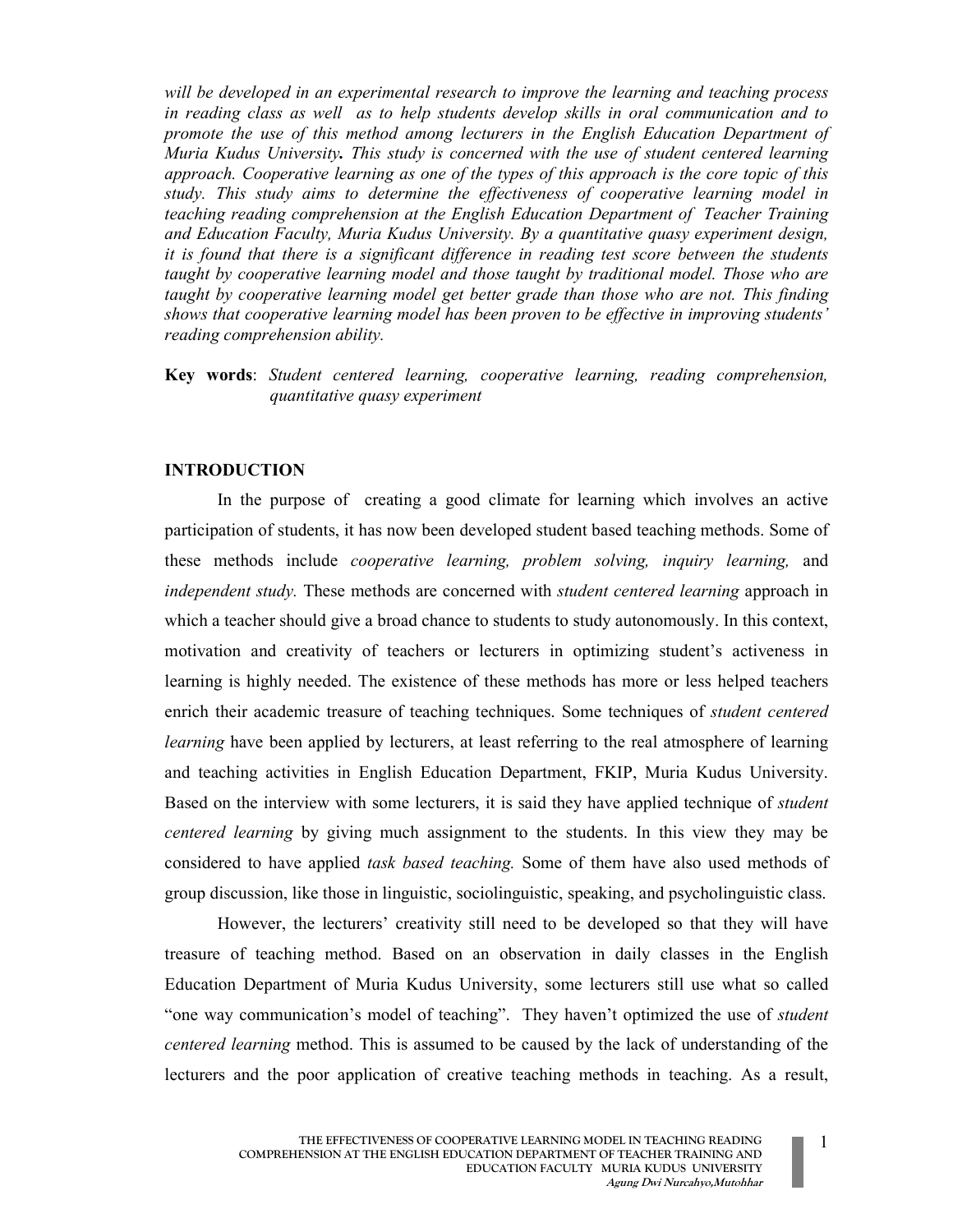students may find the learning atmosphere seem not motivating. In fact atmosphere of learning and technique of teaching developed by teachers has big influence to the success and motivation of learning. Based on an interview with some lecturers, it has also shown that students of the English Education Department of Muria Kudus University still have low communicative competence. This competence covers speaking, reading, writing, and listening. Therefore, factors which influence students' achivement in learning, like media, facility, and method of teaching need improving. At this point teaching methods based on autonomous learning which is considered to be one way to improve the learning process should be promoted.

Referring to this situation, it is necessary to promote and develop *cooperative learning* model of teaching. Since the objective situation in English Education Department of Muria Kudus University has shown that students' reading competence still needs improving, so cooperative learning model needs to be developed to improve the learning and teaching process in reading class as well as to help students develop skills in oral communication and to promote the use of this method among lecturers in the English Education Department of Muria Kudus University. The above facts have motivated us to do an educational research, which tries to answer a question of whether there is significant difference between the learning achievement of the students taught by using cooperative learning model in teaching reading comprehension and of those who are taught by using traditional learning model. The objective of this research is to determine the effectiveness of cooperative learning model in teaching reading comprehension at the English Education Department of Teacher Training and Education Faculty, Muria Kudus University. The effectiveness is determined by comparing the achievement of the students taught by using cooperative learning model in teaching reading comprehension and of those who are taught by using traditional learning model. This research concerns with the use of cooperative learning technique in developing student's reading skill especially reading comprehension. It is done in reading class of the third semester students of the academic year 2008 – 2009 of English Education Department of the Faculty of Teacher Training and Education, Muria Kudus University. cooperative learning model is assumed to be effective to develop students' reading comprehension ability.

## COOPERATIVE LEARNING MODEL

Some of the cooperative learning models are STAD, Jigsaw, Group Investigation and Structural Approach Teacher using STAD presents new academic information each week or on regular basis, the students to students each week or on regular basis, either through verbal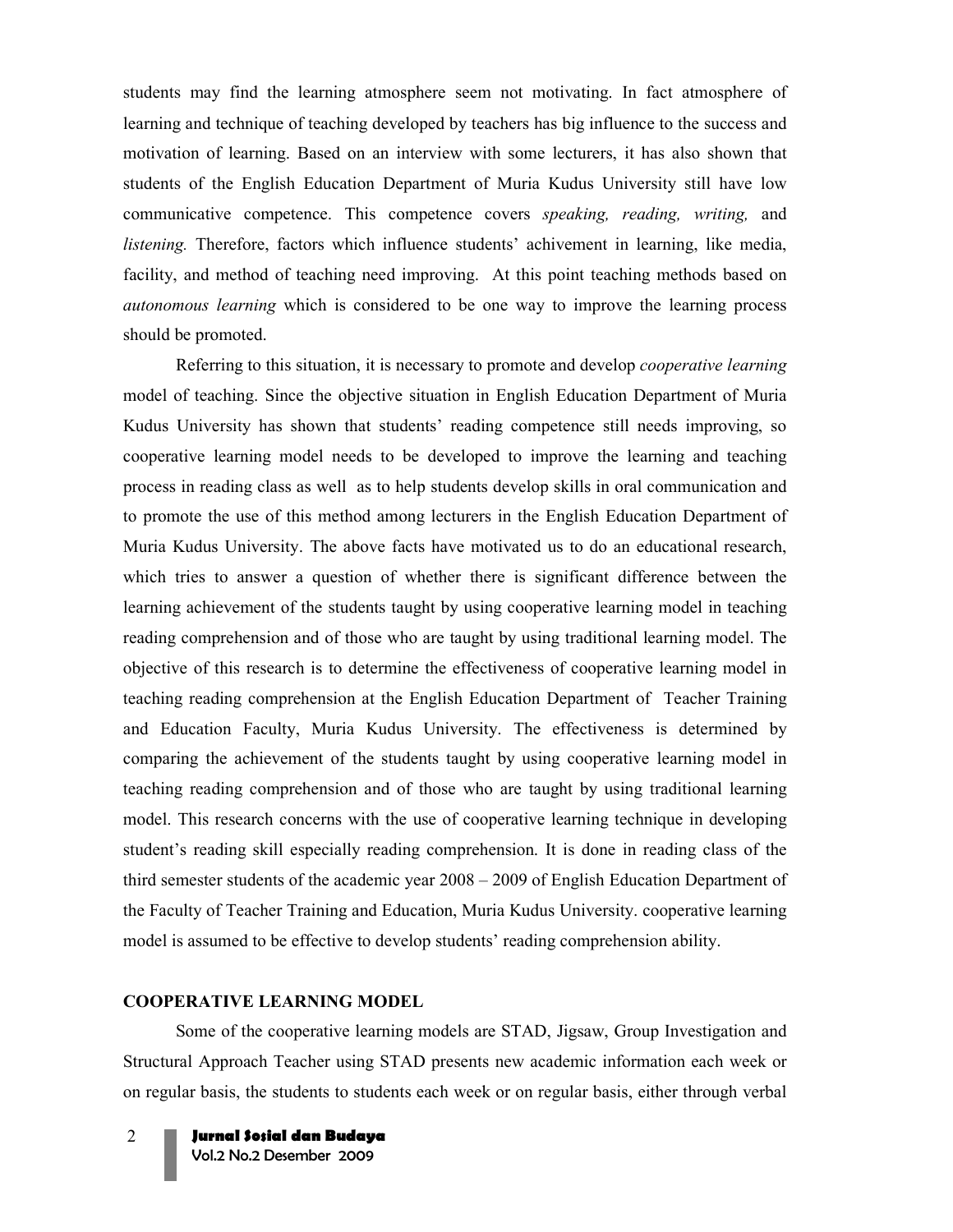presentation or text. STAD is one of the techniques developed by Slavin. In this technique there is competition among the small groups. The Students are grouped heterogeneously. There may be  $4 - 5$  students. During the teaching and learning the teachers give materials and students learn them in their own groups. After that, the teachers give them questions to every individual. The score of individual will be the group's score. STAD is very useful to motivate the students in mastering the materials. When the group wants to get the reward, every member of the group should help each other. Every member should present her best, because the group score is based on the individual success, the best group will be given the reward.

Jigsaw was developed and tested by Elliot Aronson and his colleagues (Aronson  $\&$ Patnoe, 1977). Using jigsaw, students are assigned to five or six member heterogeneous study teams. Academic materials are presented to the students in text form, and each student is responsible for learning a portion of the material. Members from different teams with the same topic (sometimes called the expert group) meet to study and help each other learn the topic. Then students return to their home teams and teach other members what they have learned. Figure 2.2 illustrates the relationship between home and experts teams. Following home team meetings and discussions, students take quizzes individually on the learning materials.

Many of the key features of the group investigation (GI) approach were designed by Herbert Thelen. More recently, this approach has been extended and refined by Sharan and his colleagues at Tel Aviv University. Group investigation is perhaps the most complex of the cooperative learning approaches and the most difficult to implement. In contrast to STAD and Jigsaw, the group investigation approach involves students in planning about the topics for study and the way to proceed with their investigation. This required more sophisticated classroom norms and structures than do approaches that are more teacher-centered.

Teacher who use the group investigation approach normally divide their classes into five or six member heterogeneous group. In some instance, however, group may form around friendships or around in interest and in a particular topic. Student select topics for study, pursue in-depth investigation in choose subtopics, and then prepare and resent a report to the whole class.

Another approach to cooperative learning has been developed over the past decade mainly by Spencer Kagan (1992). Although it has much in common with other approaches, the structural approach emphasizes the use of particular structures designed to influence student interaction patterns. The structures developed by Kagan are intended to be alternatives to the more traditional classroom structures, such as recitation, in which the teacher poses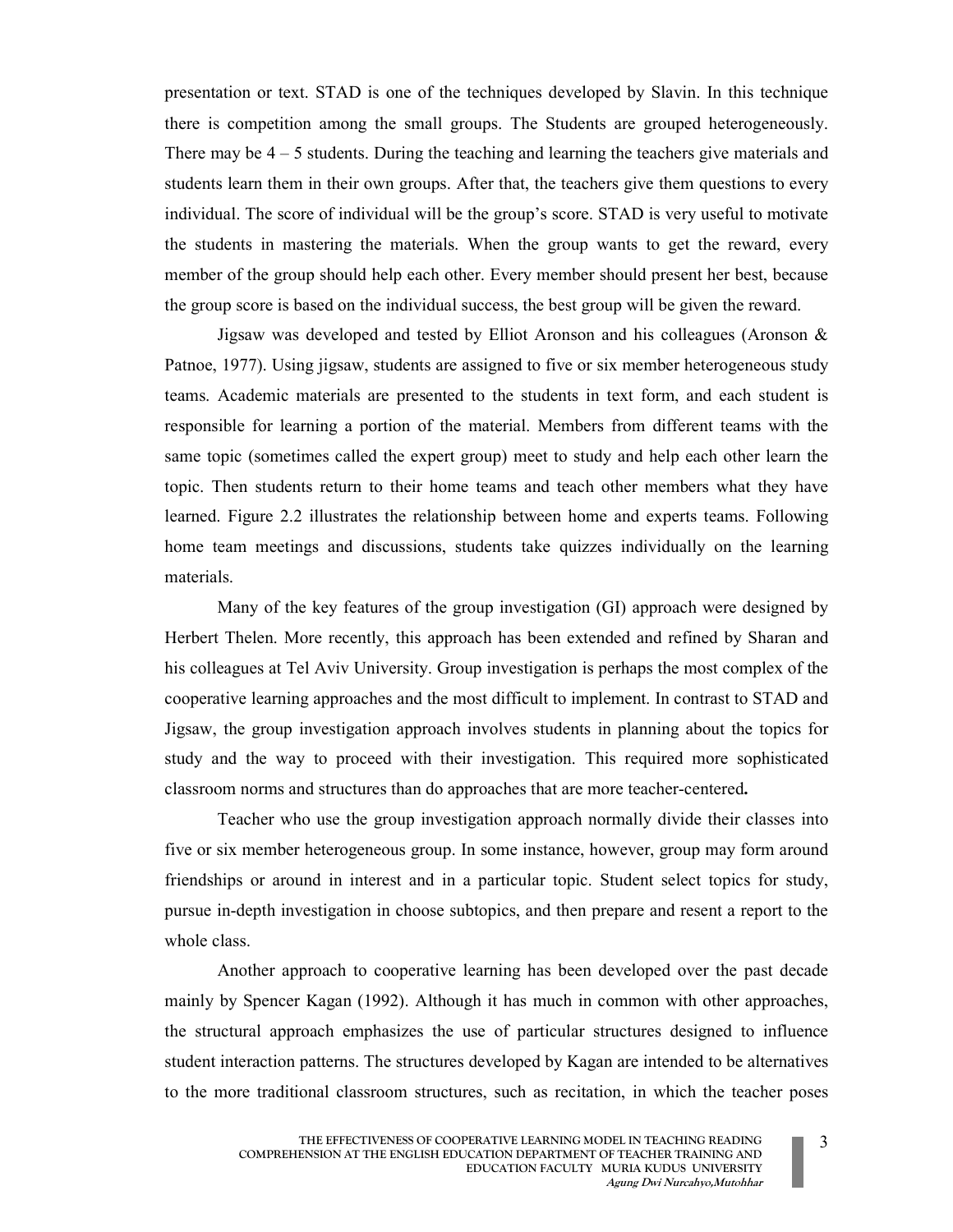questions to the whole class and students provide answer after raising the hands and being called on. Kagan's structures call students to work interpedently in small group and are characterized by cooperative rather then student rewards. Some structures have goals for increasing student acquisition of academic content; other structures are designed to each social or group skill.

|                        | <b>STAD</b>      | <b>Jigsaw</b>      | Group                     | <b>Structural</b>         |
|------------------------|------------------|--------------------|---------------------------|---------------------------|
|                        |                  |                    | Investigation             | Approach                  |
| <b>Cognitive Goals</b> | Factual academic | Factual and        | Conceptual                | Factual academic          |
|                        | Knowledge        | academic           | academic                  | knowledge                 |
|                        |                  | Conceptual         | knowledge and             |                           |
|                        |                  | Knowledge          | inquiry skills            |                           |
| <b>Social Goals</b>    | Group work and   | Group work and     | Cooperation in            | Group and social          |
|                        | Cooperation      | cooperation        | complex groups            | skills                    |
| Team Structure         | $Four-to-Five$   | Five-to-six member | Five-to-six member        | varies-pairs, trios       |
|                        | Member           | heterogeneous      | learning groups           | four-to-six               |
|                        | Heterogeneous    | learning teams;    | may be                    | member groups             |
|                        | Learning teams   | use of home and    | homogeneous               |                           |
|                        |                  | experts teams      |                           |                           |
| Lesson Topic           | Usually teacher  | Usually teacher    | Teacher and/or            | Usually teacher Selection |
|                        |                  |                    | students                  |                           |
| Primary task           | Students may use | Students           | Student complete          | Students do               |
|                        | Worksheet and    | investigate        | complex                   | assigned tasks-           |
|                        | Helps each other | materials in       | inquiries                 | social and                |
|                        | Master learning  | expert group;      |                           | cognitive                 |
|                        | Materials        | help member of     |                           |                           |
|                        |                  | Home group         |                           |                           |
|                        |                  | Learn materials    |                           |                           |
|                        |                  |                    |                           |                           |
| Assessment             | Weekly test      | Varies-can be      | Completed projects Varies |                           |
|                        |                  | Weekly tests       | and reports; can          |                           |
|                        |                  |                    | Be essay test             |                           |
| Recognition            | Newsletters and  | Newsletters and    | Written and oral          | Varies                    |
|                        |                  |                    |                           |                           |
|                        | Other publicity  | other publicity    | presentations             |                           |

## Comparison of Four Approaches to Cooperative Learning

4 Jurnal Sosial dan Budaya

Vol.2 No.2 Desember 2009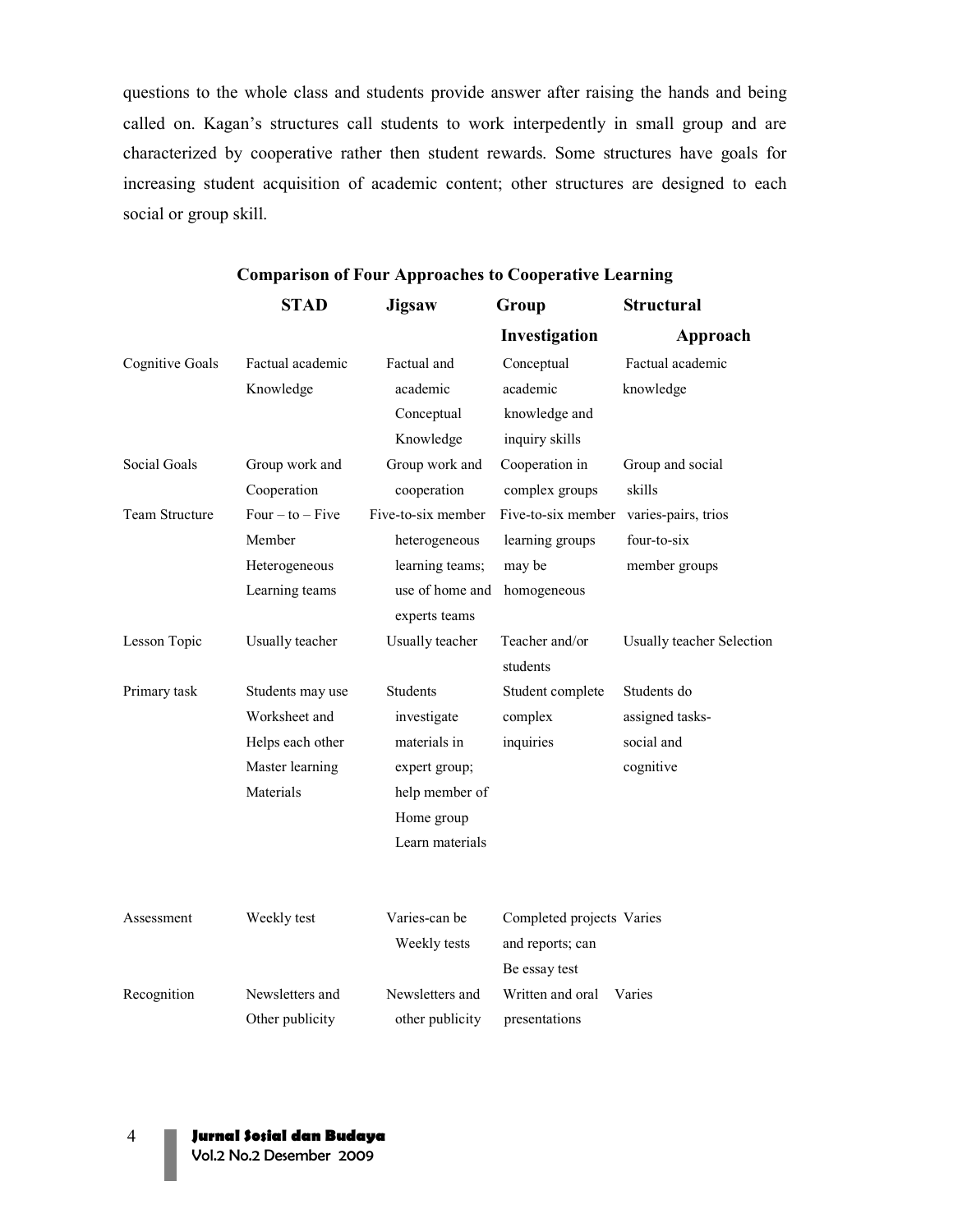## RESEARCH METHOD

This research is a Quasy Experiment applying a non randomized pretest posttest control group design as suggested by Ary (1979:160). The choice of the research was based on some considerations. First, this research would be conducted in the organized classroom setting where the researcher was not permitted to reorganize the classes. Second, since the two groups of the students have been separated since they entered the institution. The researcher assumed that they were equal and the random assignment could not be done. Third, the two groups had to follow the schedule planned by the department of English of this institution. These situations made the researcher use this design.

Table 3.1 Non randomized control group, pretest – posttest design

| Group | Pretest | Treatment | Posttest |
|-------|---------|-----------|----------|
|       |         |           |          |
|       |         |           |          |

Where:

- D : refereed to the experimental group
- E : referred to the control group
- Y1 : referred to he observation in the pretest
- Y2 : referred to the observation in the post test
- Z : referred to the treatment

This figure shows that before the experiment was conducted, a pretest was administrated to the two groups to see whether or not the two groups are homogeneous. After the treatment had been completed, a post test was administrated to both groups. Their mean score were compared at the .05 level of significance to determine the effects of each treatment.

## RESEARCH FINDING

In determining whether the scores obtained by the students in both experimental and control groups differ significantly, the writer applied the t-test for independent sample with the critical value of  $p = 0.05$ . The presentation of the results of the analysis is the result of the ttest for general comprehension.

By using computer with SPSS version 11 program, the data obtained for general comprehension were analyzed. It was found that the mean score of the experimental group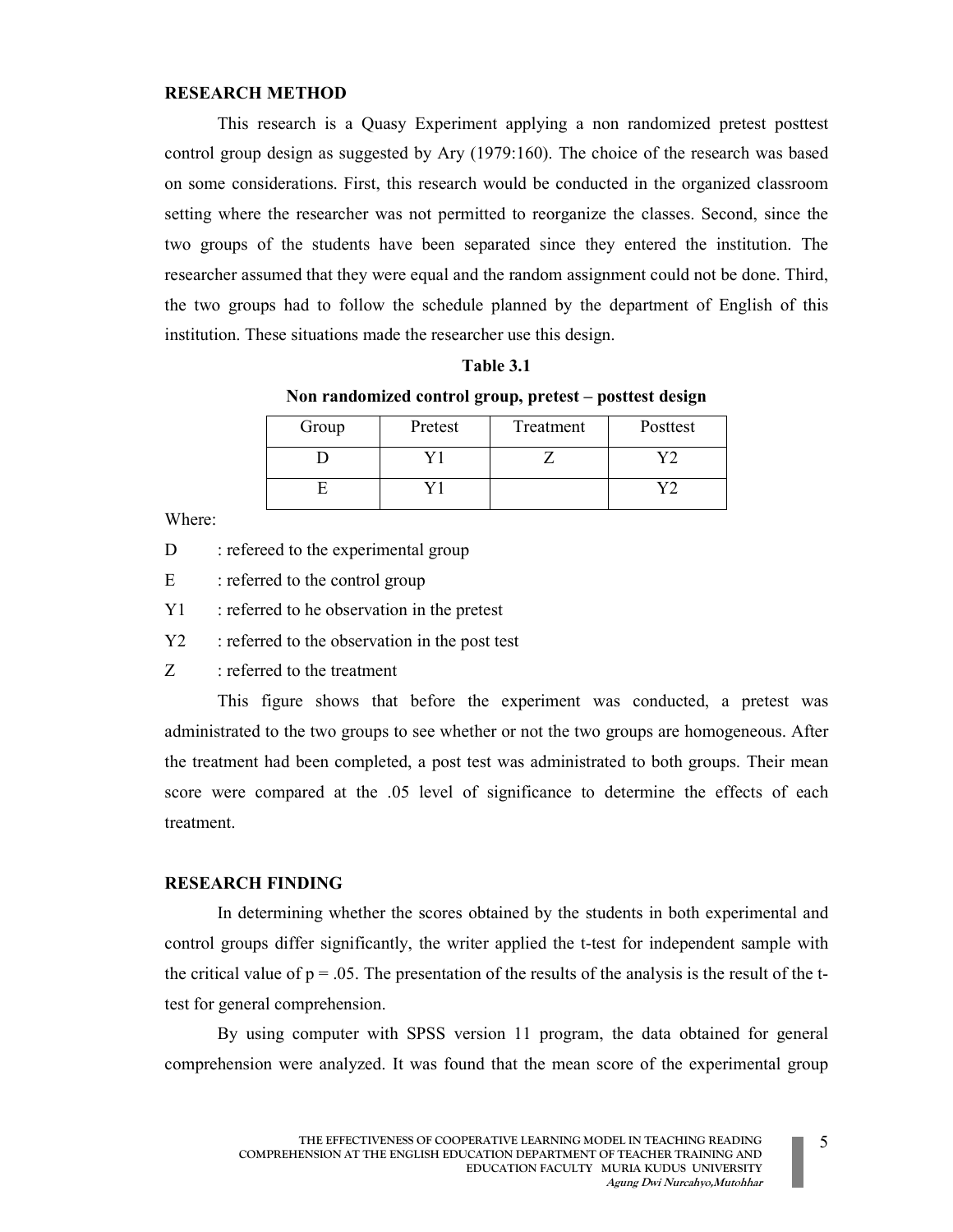was 87.88 and the mean score of the control group was 73.97. It was proved that the mean score of experimental group was greater than the mean score of the control group.

To prove whether the mean score of both groups differs significantly, see the table below:

# The computation of T-test for the reading comprehension Group statistics

|              |    |       | Standard  | Standard   |  |
|--------------|----|-------|-----------|------------|--|
| Group        |    | Mean  | Deviation | Error Mean |  |
| Experimental | 40 | 87.88 | 7.446     | 1.177      |  |
| Control      | 40 | 73.97 | 11.930    | .886       |  |

# Independent Sample Test

|                           | Levene's Test for<br><b>Equality Variances</b> |      | T-test Equality of Means |    |                    |            |
|---------------------------|------------------------------------------------|------|--------------------------|----|--------------------|------------|
|                           |                                                |      |                          |    |                    |            |
|                           | F                                              | Sig  |                          | Df | $\mathrm{Sig}(2-)$ | Mean       |
|                           |                                                |      |                          |    | tailed)            | difference |
| Post Test Equal Variances | 6.459                                          | .013 | 6.251                    | 78 | .000               | 13.900     |
| assumed                   |                                                |      |                          |    |                    |            |

The table shows that the t score is 6.251; with the significance from equal variances assumed is .000

Based on the results of the data analysis presented in the previous section, this section deals with the hypothesis testing. The presentation of the hypothesis testing is sequenced in the order of the hypothesis formulated in the previous part . The hypothesis deals with the reading comprehension of the two groups.

# Hypothesis:

- $H_0$  : the mean score of the students in experimental group did not differ significantly from the mean scores of the students in the control group
- $H<sub>a</sub>$  : the mean score of the students in experimental group differred significantly from the mean scores of the students in the control group

# Interpretation

In the probability  $> .05$ ; H<sub>0</sub> is accepted

In the probability  $< .05$ ; H<sub>a</sub> is accepted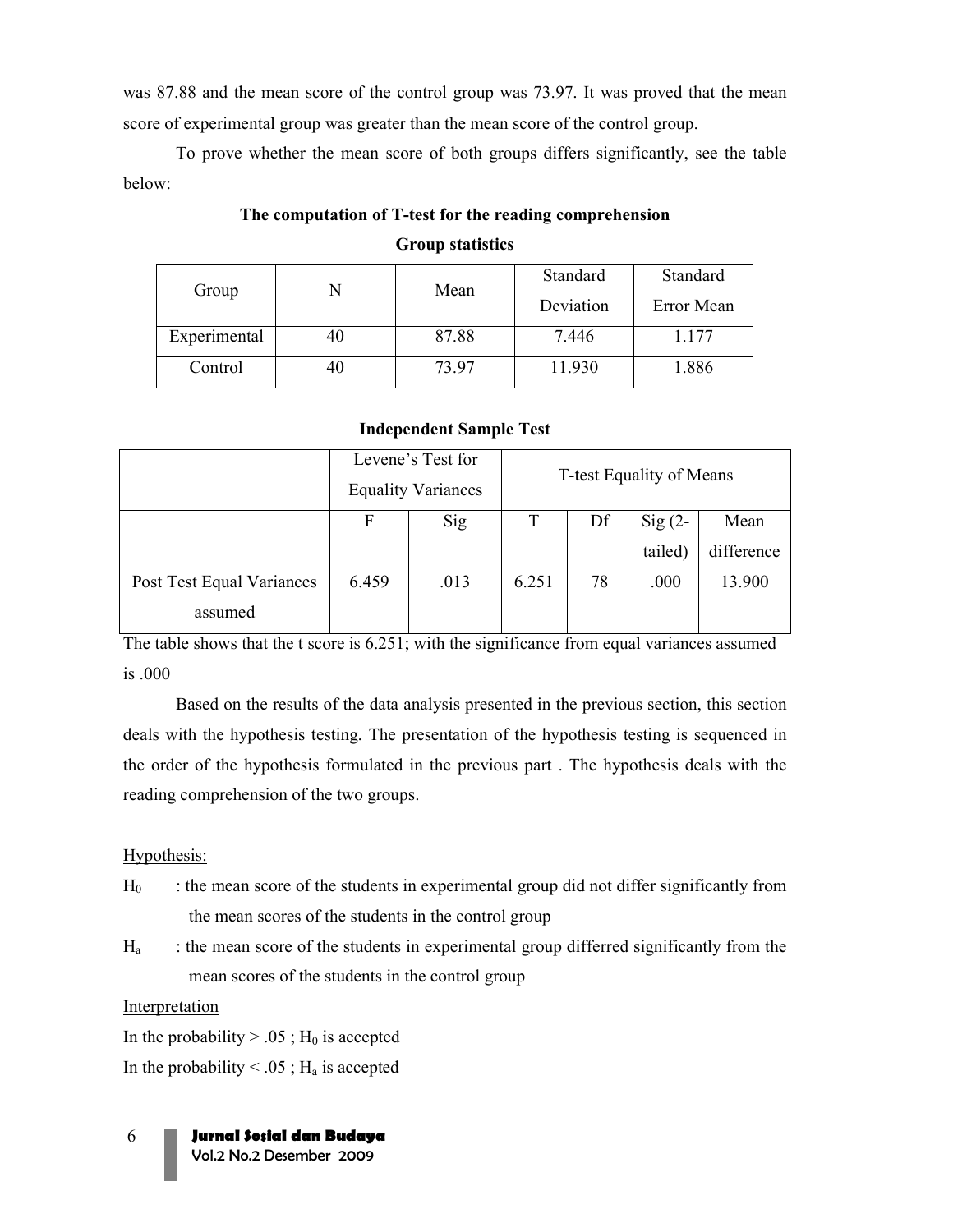The general hypothesis of this says says; "there is a significant difference between the students' learning achievment taught by using cooperative learning model in teaching reading comprehension and those who are taught by using traditional learning model". This hypothesis deals with the different effects of the two group learning models to the students' reading comprehension. The hypothesis was tested by comparing the post test scores obtained by the two groups. To compute the comparation of the scores, t-test for independent sample at the level of significance .05 was applied.

The results of the computation discussed in 4.1. shows that the probability is smaller than .05; that is .000. Statistically, this finding shows that the alternative hypothesis formulated above is accepted. The null hypothesis which is formulated as: there is no significant difference between the students' learning achievement taught by using cooperative learning model in the teaching of reading comprehension and those who are taught by using traditional learning model, is rejected

Thus, comparative learning model gives better contribution to the students' comprehension than the traditional learning model. The implication is that cooperative learning model gives positive effect on improving the students' ability in reading comprehension.

#### Conclusion and Recommendation

Referring to the discussion in the previous chapter, it can be concluded that the cooperative learning model is proven to be effective in improving the reading comprehension ability (achievement) of the students of the English Education Department, Faculty of Teacher Training and Education, Muria Kudus University. This conclusion is based on the finding that there is a significant difference between the reading test score of the students who are taught by using conventional teaching model and those who are taught by using cooperative learning model. For more details, the following is the conclusion of the finding:

- 1. The reading comprehension achievement of the students who are taught by using cooperative learning model is good. It is shown by the mean of the test which is 87.88 and by the standard deviation which is 7.446.
- 2. The reading comprehension achievement of the students who are taught by using conventional model is enough. It is shown by the mean of the test which is 73.97 and by the standard deviation which is 11.930
- 3. There is significant difference of achievement between both groups, it can be seen from the result of the t-test which shows  $t_0 = 6.251 > t_f = 6.459$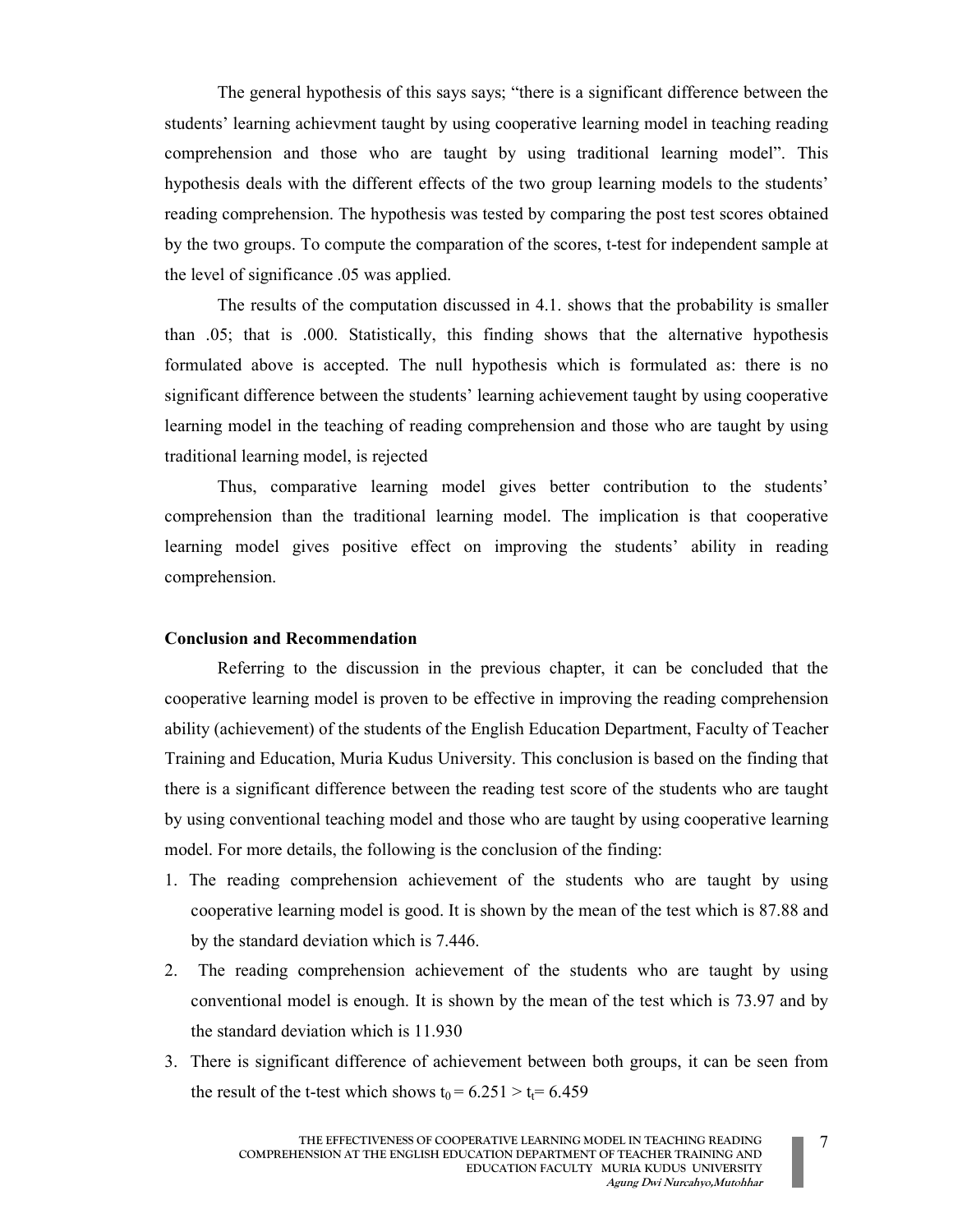The analysis has shown that the cooperative learning model can encourage the students to be active in an intensive group discussion. Technique of Students Team Achievement Devision (STAD) and Jigsaw as part of the cooperative learning technique is found to have stimulated students to share their idea and understanding about a reading text which as a consequence help them grasp the content of the text in various points of view. This activity has also given an experience for them to which they can refer when they have a reading comprehension test in the next session. When the post test is held, it is known that the experiment group get better reading test score compared with the control group with significant difference. It points out the effectiveness of cooperative learning model in improving students' reading comprehension achievement.

 Since the two cooperative learning techniques (STAD and Jigsaw) have been proven to be effective to improve the students' reading comprehension achievement, it is recommended to use these two techniques for other experiments on students' reading ability, for example: students' understanding of the generic structure of a reading text. The next research can extend the area of reading ability besides reading comprehension, such as the text orientation and linguistic feature of a text. This research was done naturally since the subject of the research was the third semester students of the regular English Education Program of Teacher Training and Education Faculty, Muria Kudus University. The research faced some conditions which are not ideal, such as the limited time of research, lack of preparation and too big number of students. These problems are actually not on purpose, but it is due to the fact that the research is done in natural occurrence of the regular class of reading. The research starts in the middle term of semester. Consequently, the number of meeting is limited. It is assumed that the result of the future research will be more satisfying if these conditions are improved or early anticipated. Additionally, in the implementation of cooperative learning techniques, there should be more than one session of class for each type of cooperative learning method and it needs more preparation. This technique is also recommended to be applied in other subjects, especially those which have big number of students.

#### **REFERENCES**

- Aronson, E, et al. (1978). The Jigsaw Classroom. Bevery Hills. CA: Edisson Wesley Longman
- Ary Donald, et. al. (1979). Introduction to Research in Education. New York: Holt, Renehart and Winston